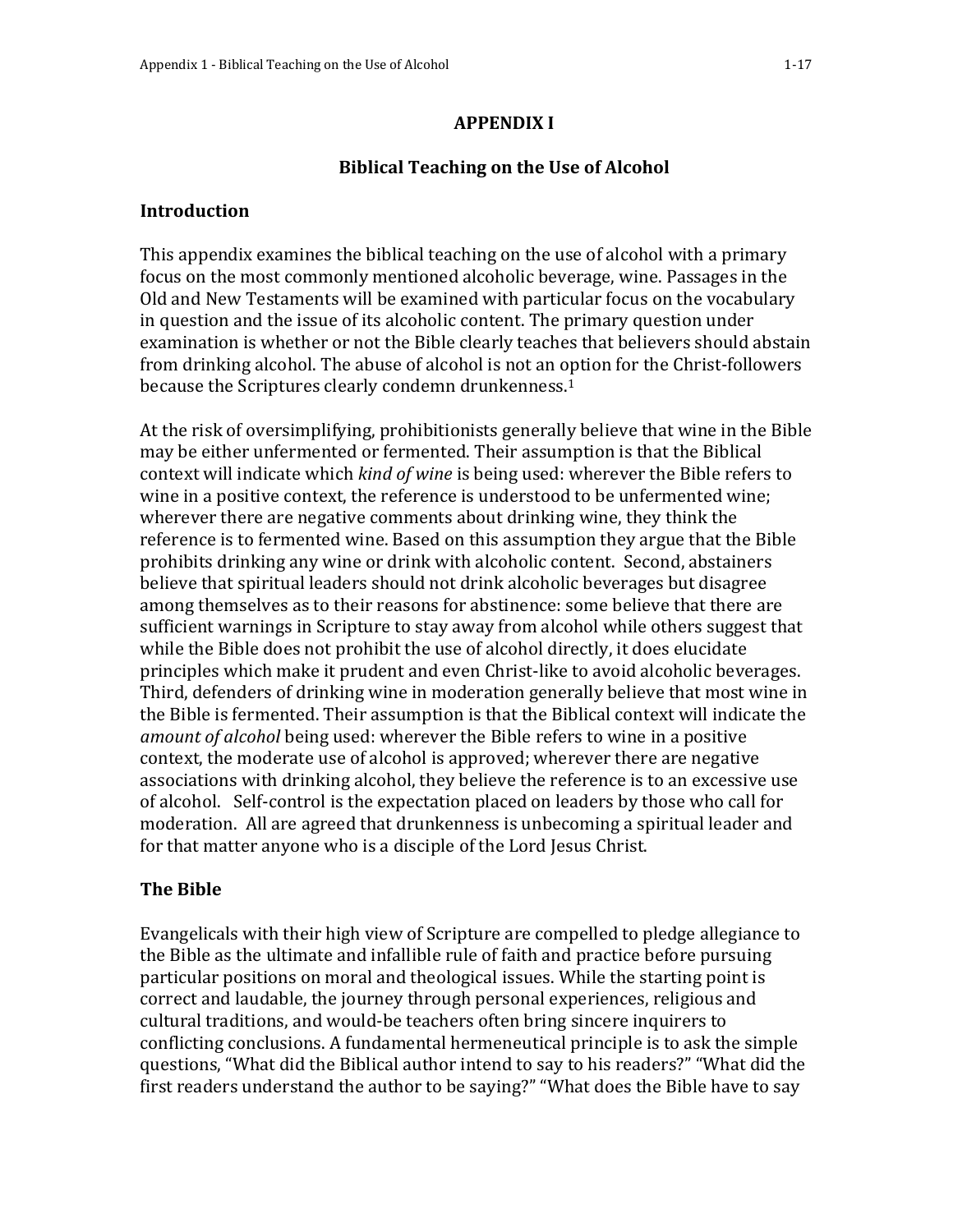hundreds of years later to modern issues and questions which may never have been considered by the Biblical authors?"

There are at least three possible scenarios which help define the connection between Biblical cultures and our own with reference to rules which govern behaviour.

*First*, when a question clearly relates to fundamental and timeless issues, the Biblical response can be very explicit. For example, the Bible prohibits a sexual relationship with anyone except one's spouse: "You shall not commit adultery." (Exodus 20:14) The task of understanding this Biblical rule for sex outside of marriage in non-Biblical times and cultures does not seem difficult. In other word, when a modern question is also an ancient question with which the Bible deals directly, the applicability of the answer is easiest.

*Second*, when an issue relates to a relatively new question, it may be a greater challenge to find a Biblical source as an authoritative base for establishing modern regulations. For example, smoking cigarettes has been regarded traditionally among Pentecostals as a sinful practice. Converted sinners were expected to abandon the practice and believers were warned about the evils of smoking. In the absence of direct Biblical prohibitions, the argument against tobacco was usually based on related themes such as the body is the temple of the Holy Spirit, or addictions are fleshly desires to be overcome, or freedom in Christ means deliverance from bad habits.<sup>2</sup> Any or all of the arguments against tobacco may be valid but there is no a clear Biblical rule that says, "Do not smoke." Again in a sentence, when a question is raised about a practice which is not specifically addressed in the Scriptures, an answer may be found in general and timeless themes or principles.

*Third*, an even more complex situation emerges when the answer to a modern question about a practice is sought in the Bible and the Bible does not give a clear response (as in the *second* scenario mentioned above), but it does give *a considerable amount of information on the topic*. Conflicting positions develop when the parties who ask the modern question select topical Biblical information which appears to support their predispositions and mistakenly conclude their point of view is the Biblical answer and therefore is a guide for practice. In the presence of conflicting conclusions based on the Biblical information, it may be necessary to refer to general and timeless themes and principles as mentioned above in the "second" scenario.

### **Wine in the Old Testament**

In current English usage the word "wine" refers to an alcoholic drink. But the word has not always been reserved exclusively for drinks with alcoholic content. For example, the King James Version (KJV), published in 1611, employs the word "wine" on 231 occasions as the English translation of ten Hebrew and three Greek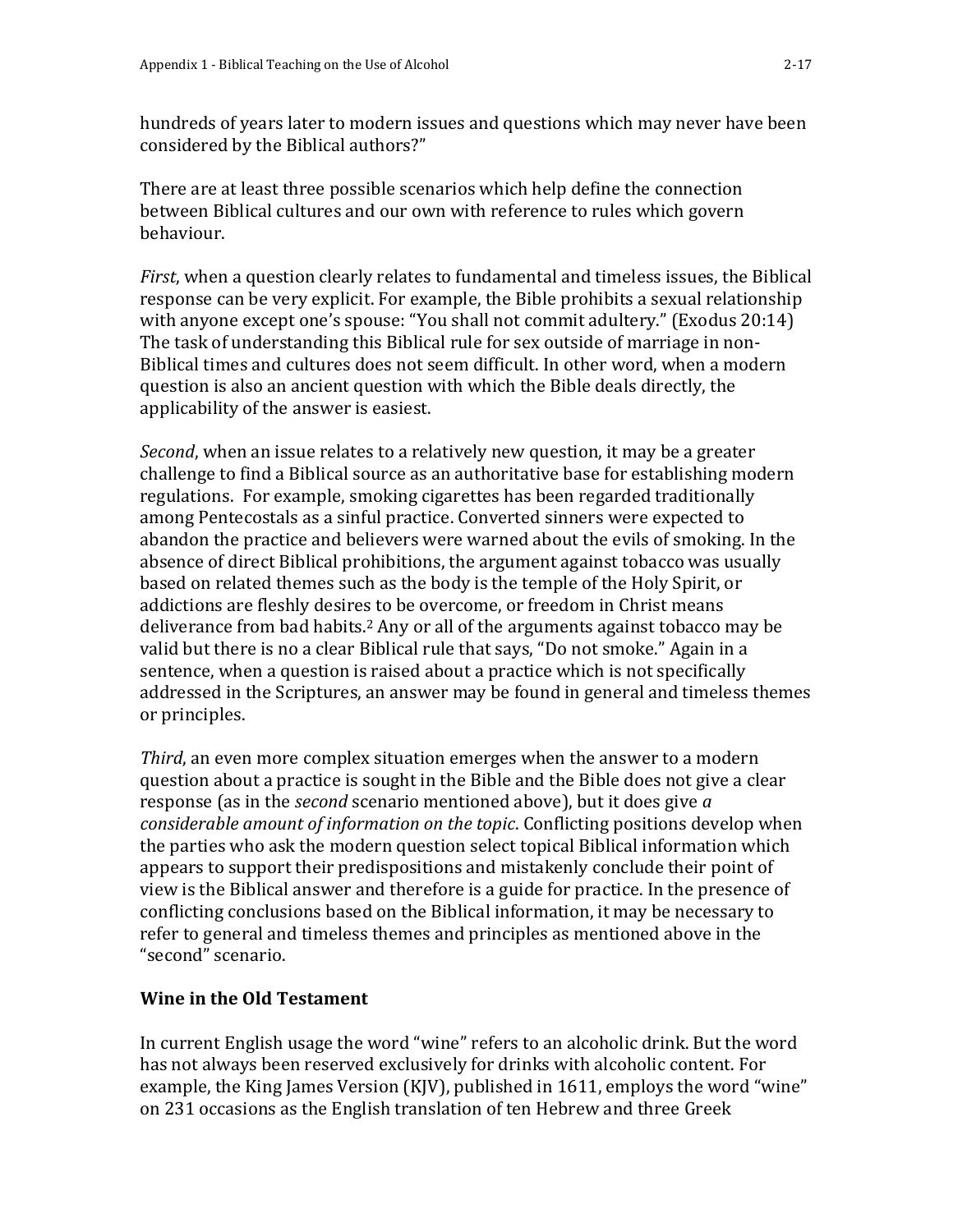expressions. A basic issue in the debate over wine in the Bible is whether some of the references deal with unfermented drinks or all speak of beverages with significant alcoholic content. The Hebrew words which appear most often will be discussed separately and compared with others in the sections which follow.

*Tiyrosh*. Often in the Old Testament (OT) the staples of life are referred to as grain, wine, and oil. On at least 21 occasions the three commodities appear together and in another 17 wine is linked with grain or oil or may appear alone as the expression of God's blessing on His people in making available the natural provisions of food and drink. The New International Version (NIV) translates "wine" (Hebrew *tiyrosh*) in the passages referred to above as "new wine" (except Judges 9:13, "wine"). In all the passages, the Hebrew word *tiyrosh* in its context seems to refer to the freshly produced, and unfermented, juice<sup>3</sup> of the grapes as a gift of God to His people.<sup>4</sup> When it comes time to respond in worship, God's people present the firstfruits of harvest, or the tithes, to God, in the form of grain, wine (*tiyrosh*), and oil. Random references, without comment, are,

Genesis 27:28: May God give you of heaven's dew and of earth's richness – an abundance of **grain** and **new wine** (*tiyrosh*).

Deuteronomy 7:13: He will love you and bless you and increase your numbers. He will bless the fruit of your womb, the crops of your land--your **grain, new wine** (*tiyrosh*) **and oil**--the calves of your herds and the lambs of your flocks in the land that he swore to your forefathers to give you.

Deuteronomy 14:23: Eat the tithe of your **grain**, **new wine** (*tiyrosh*) and **oil**, and the firstborn of your herds and flocks in the presence of the LORD your God at the place he will choose as a dwelling for his Name, so that you may learn to revere the LORD your God always.

Numbers 18:12: I give you all the finest olive **oil** and all the finest **new wine**  (*tiyrosh*) and **grain** they give the LORD as the firstfruits of their harvest. 13 All the land's firstfruits that they bring to the LORD will be yours. (See also Nehemiah 10:39; 13:5, 12)

Proverbs 3:9: Honor the LORD with your wealth, with the firstfruits of all your crops; 10 then your barns will be filled to overflowing, and your vats will brim over with *new wine* (*tiyrosh*)*.* (See also Nehemiah 10:37-39)

Judges 9:13: But the vine answered, "Should I give up my *wine* (*tiyrosh*), which cheers both gods and men, to hold sway over the trees?"

Zechariah 9:17: How attractive and beautiful they will be! *Grain* will make the young men thrive, and *new wine* (*tiyrosh*) the young women.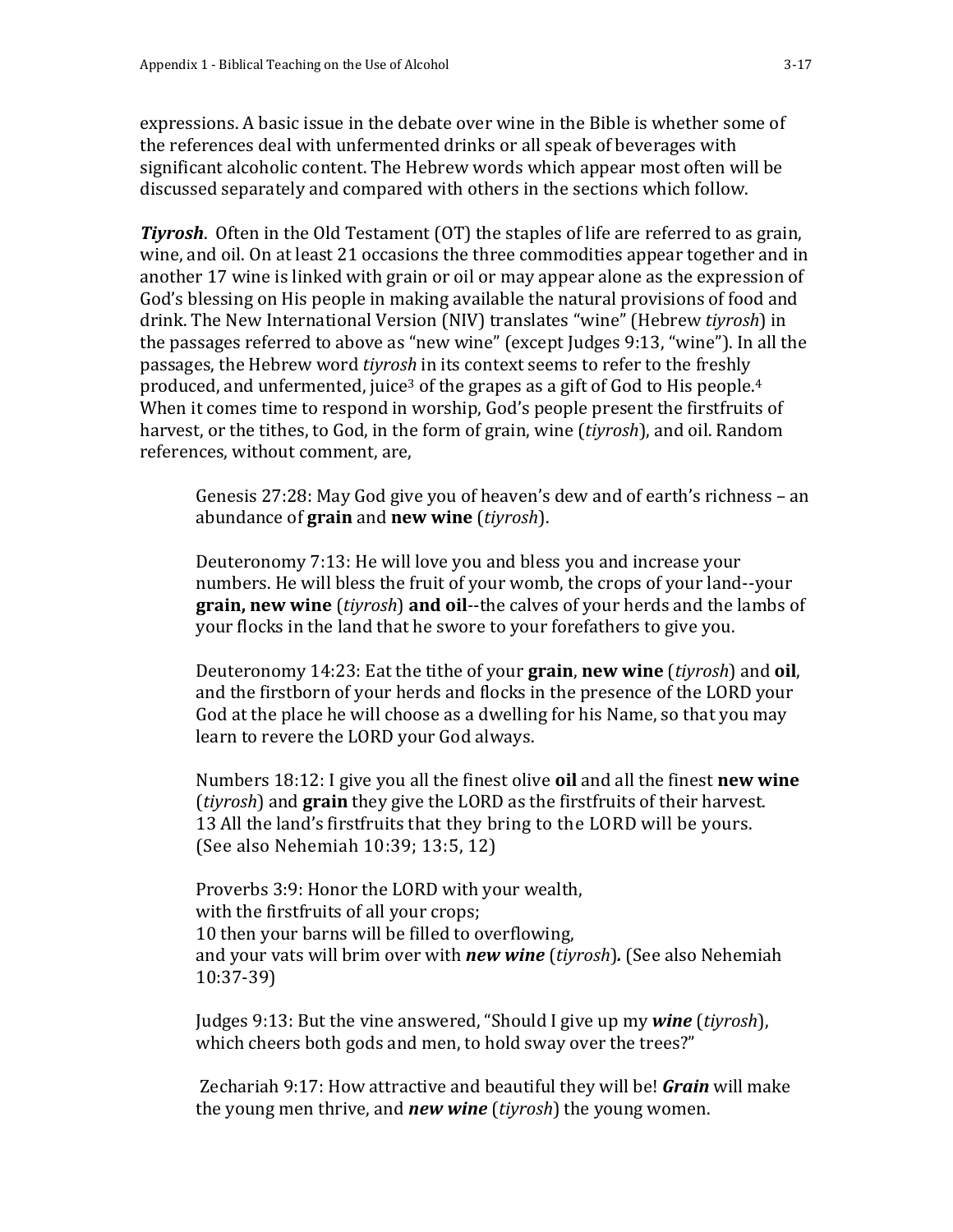In the context of these references to wine, it would be unthinkable to raise a question about its use. Of course it was appropriate to drink wine – it was a gift from God. The discussion of wine freshly pressed from the grapes as one of the staples of life, however, does not *settle* all the issues related to the use of wine in the Bible or modern society. To be sure, the major challenge facing the ancients was to take actions that would allow fresh juice to last until the next vintage. The inherent nature of juice pressed from grapes is to ferment as the yeast in the liquid interacts with the sugar. This occurs in a matter of days if there is no intervention the process of fermentation will render the wine virtually undrinkable. The genius of the ancients was, first, to preserve the grapes or the juice in such a way that the process of fermentation would be halted, not allowing the juice to "go bad," and second, to enhance the fermentation process by adding ingredients with a view to making an alcoholic drink which would be available for future use.<sup>5</sup> While it does not serve our purposes to become too technical, it may be useful to briefly summarize the methods of stemming the process of fermentation as well as controlling or enhancing fermentation for the preservation of the drink.<sup>6</sup>

*Boiling*. By boiling the grape juice the water content is evaporated out and leaves a high concentration of sugar which prevents fermentation. The product is a kind of syrup which may be stored for a long time and then mixed with water turning the concentrated syrup back into an unfermented drink. The *Mishnah* (a collection of ancient Jewish writings held in high esteem by the Jews) indicates that the Jews were in the habit of using boiled wines.<sup>7</sup> Canadians would recognize the process as essentially the same we use to turn the liquid that we tap from maple trees into maple syrup.

*Filtration.* The presence of albumen and certain bacterial ingredients in the pressed grapes are necessary to decompose the sugar in the fermentation process which produces alcohol. By filtering out these catalytic agents from the solution, the resulting purified unfermented juice can be sealed and stored in the cool earth or under cool water.

*Subsidence*. The procedure is rather simple in that the fresh juice is kept still and cool while the ingredients which cause fermentation settle to the bottom of the container and are left there when the clear juice is poured off and again sealed and stored.

*Fumigation.* The ancients knew that sulphur is an antiseptic. By subjecting pressed grapes to the fumes of sulphur or by adding substances containing sulphur, such as egg yolks and mustard seeds, the juice was saved from fermentation. With reference to controlling the process of fermentation to produce and preserve alcoholic drinks, a number of techniques were used which involved temperature control and the addition of a wide range of substances. $8 \text{ R}$ . J. Forbes refers to some of the methods used by the ancients to affect the quality of the alcoholic beverage such as mixing in "inspissated must to obtain a higher alcoholic content, . . . resin, . . . gypsum [which]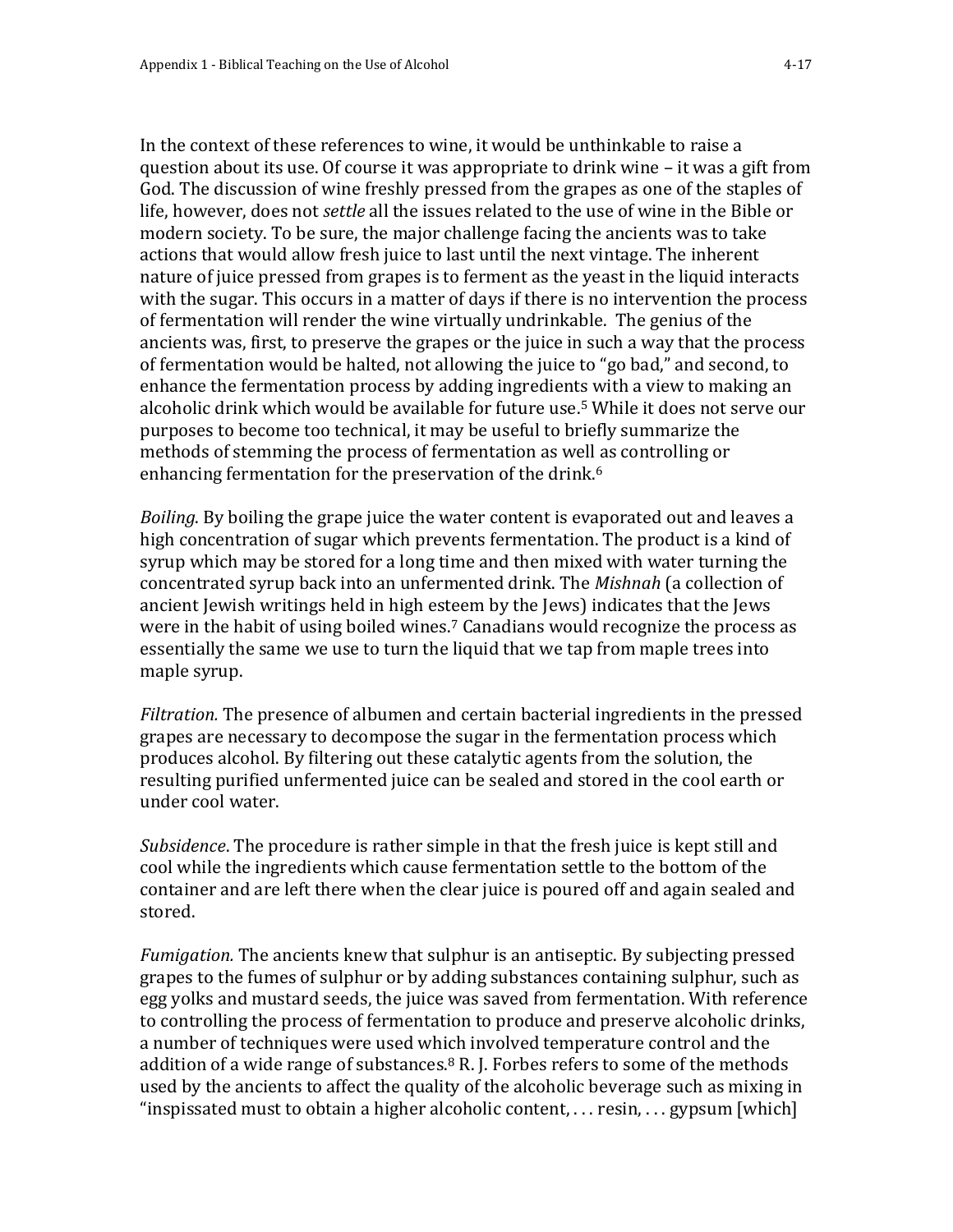improved the lustre of the wine, . . . herbs and flowers [which] imparted an artificial 'bouquet', . . . [and] sweetening ingredients." 9

*Yayin*. The OT Hebrew word translated most often as "wine" is *yayin* (140 uses) and is used to indicate fermented or unfermented wine. According to the *Encyclopaedia Judaica* (1971), "The newly pressed wine prior to fermentation was known as *yayin mi-gat* ('wine from the vat;' Sanh 70a), *yayin yashan*('old wine') was wine from the previous year, and that from earlier vintages, *yashan noshan* ('old, very old')." <sup>10</sup> The word appears in a variety of contexts which may be summarized and listed as follows:

(1) In Isaiah 16:10 *yayin* appears to carry the same meaning as *tiyrosh* with reference to its freshness from the presses: "Joy and gladness are taken away from the orchards; no one sings or shouts in the vineyards; no one treads out wine (*yayin*) at the presses, for I have put an end to the shouting" (See also Nehemiah 13:15; Isaiah 16:10; Jeremiah 48:33; Micah 6:15).

(2) *Yayin*, like *tiyrosh*, is listed with other principal staples of life: 2 Chronicles 2:15 "Now let my lord send his servants the **wheat and barley** and the **olive oil** and **wine** (*yayin*) he promised . . ." In many references wine (*yayin*) and bread appear together representing basic food and drink (for example, Genesis 14:18 and Judges 19:19).<sup>11</sup> The many ways in which God blesses His people are rehearsed by the Psalmist:

Psalm 104:14: He makes grass grow for the cattle, and plants for man to cultivate – bringing forth **food** from the earth: 15 **wine** (*yayin*) that gladdens the heart of man, **oil** to make his face shine, and **bread** that sustains his heart.

(3) *Yayin*, again like *tiyrosh*, has sacred connotations in that it is used as a drink offering to the Lord: Exodus 29:40, "With the first lamb offer a tenth of an ephah of **fine flour** mixed with a quarter of a hin of **oil** from pressed olives, and a quarter of a hin of **wine** (*yayin*) as a drink offering" (see also Leviticus 23:13; Numbers 15:5, 10; 28:14; Hosea 9:4). In Ezra 9:6 the word *chamar* is used in the place of *yayin* to refer to the wine that must be made available to the priests for use in the sacrifice offered to the Lord.

(4) The first occurrence of *yayin* in the OT provides evidence that the word also refers to fermented wine and has the potential of reducing cognitive abilities: Genesis 9:20, "Noah, a man of the soil, proceeded to plant a vineyard. 21 When he drank some of its **wine** (*yayin*), he became drunk and lay uncovered inside his tent." Another passage shows *yayin* at the heart of the incestuous relationship that Lot had with his scheming daughters: Genesis 19:32, "'Let's get our father to drink **wine** (*yayin*) and then lie with him and preserve our family line through our father.' 33 That night they got their father to drink **wine** (*yayin*), and the older daughter went in and lay with him. He was not aware of it when she lay down or when she got up"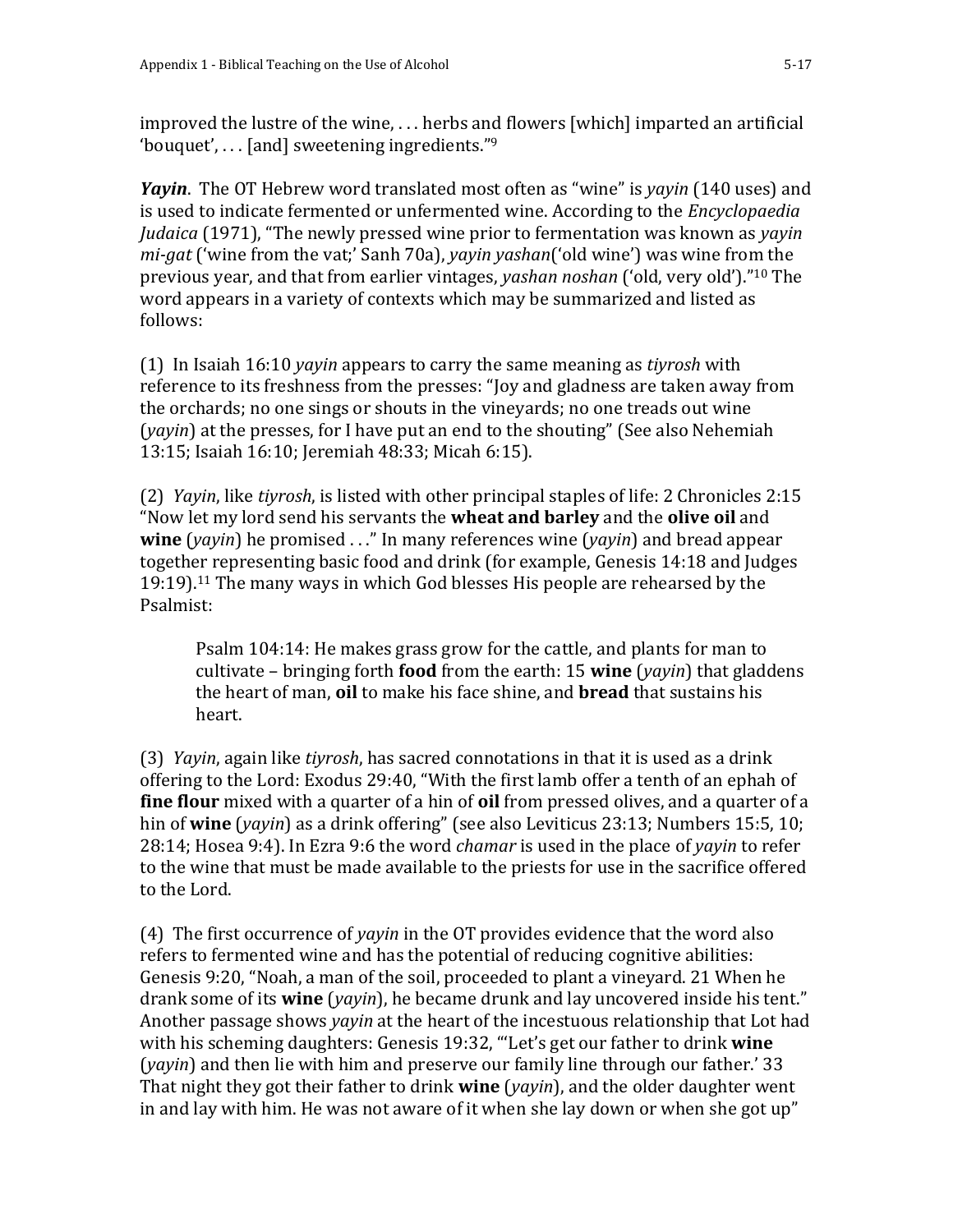(See also 1 Samuel 25:36, 37; 2 Samuel 13:28; Esther 1:10; Proverbs 20:1; Isaiah 5:11, 22-23; 28.1, 7; Hosea 4:11; Joel 3:3).

*Shekar* **and** *yayin*. The OT Hebrew word, *shekar*, is translated by the KJV as "strong drink" on the 21 occasions it is coupled with *yayin* ("wine").<sup>12</sup> The New King James Version (NKJV) exercises some editorial license by amending the translation of the *yayin/shekar* link in all but three of the passages with the substitution of "similar drink" or "intoxicating drink" for the KJV "strong drink. <sup>13</sup> The NIV translates *shekar* as "fermented drink" or "beer." The NASB translates *shekar* in Micah 2:11 as "liquor."

The fact that *shekar* and *yayin* are used together in the same verse is adequate proof that they are different liquids. It is generally agreed that the basic difference is that *yayin* is produced from grapes and *shekar* from grains and things like dates, honey, or apples. While it reasonable to assume that the juice from the non-grape sources could be suitable for drinking and perhaps could be preserved in its unfermented state, nevertheless there is little or no Biblical support for the notion that *shekar* could refer to either an unfermented or fermented beverage – it seems clear in the OT that *shekar* is an intoxicating drink.<sup>14</sup> The interesting question is whether the use of these drinks had positive or negative implications, or both.

(1) At least one Biblical reference appears to approve both *yayin* and *shekar* for consumption. The passage (which deals with the "second tithes" and the permissibility of exchanging the tithe produce for money) includes *yayin* and *shekar* as items which could be purchased for the family religious feast: Deuteronomy 14:26-27, "Use the silver to buy whatever you like: cattle, sheep, **wine** (yayin) or other **fermented drink** (*shekar*), or anything you wish. Then you and your household shall eat there in the presence of the LORD your God and rejoice." 15

(2) Both *yayin* and *shekar* were off limits for individuals who took vows of consecration (Nazarite) to the Lord (Numbers 6:2-21). A person who made such a vow "must abstain from **wine** (*yayin*) and other<sup>16</sup> **fermented drink** (*shekar17*) and . .. must not drink grape juice<sup>18</sup> or eat grapes or raisins. As long as he is a Nazirite, he must not eat anything that comes from the grapevine, not even the seeds or skins" (6:3-4). Similarly, the mother of Samson (who was destined to be a Nazirite from the womb) was instructed to "not eat anything that comes from the grapevine, nor drink any **wine** (*yayin*) or other **fermented drink** (*shekar*) nor eat anything unclean" (Judges 13:14).<sup>19</sup> Because of the common source, grape juice, grapes, and raisins were on the prohibited list along with *yayin* and the non-grape fermented drinks.

The Rechabites, a non-Jewish tribe, had similar rules as those observed by individuals who took a Nazirite vow with reference to the prohibition of wine and grape products (no reference to the fermented drinks made from non-grape fruits and grains). <sup>20</sup> When Jeremiah was *instructed* by the Lord to invite a Rechabite family to "one of the side rooms of the house of the Lord" and to offer them wine to drink, they replied,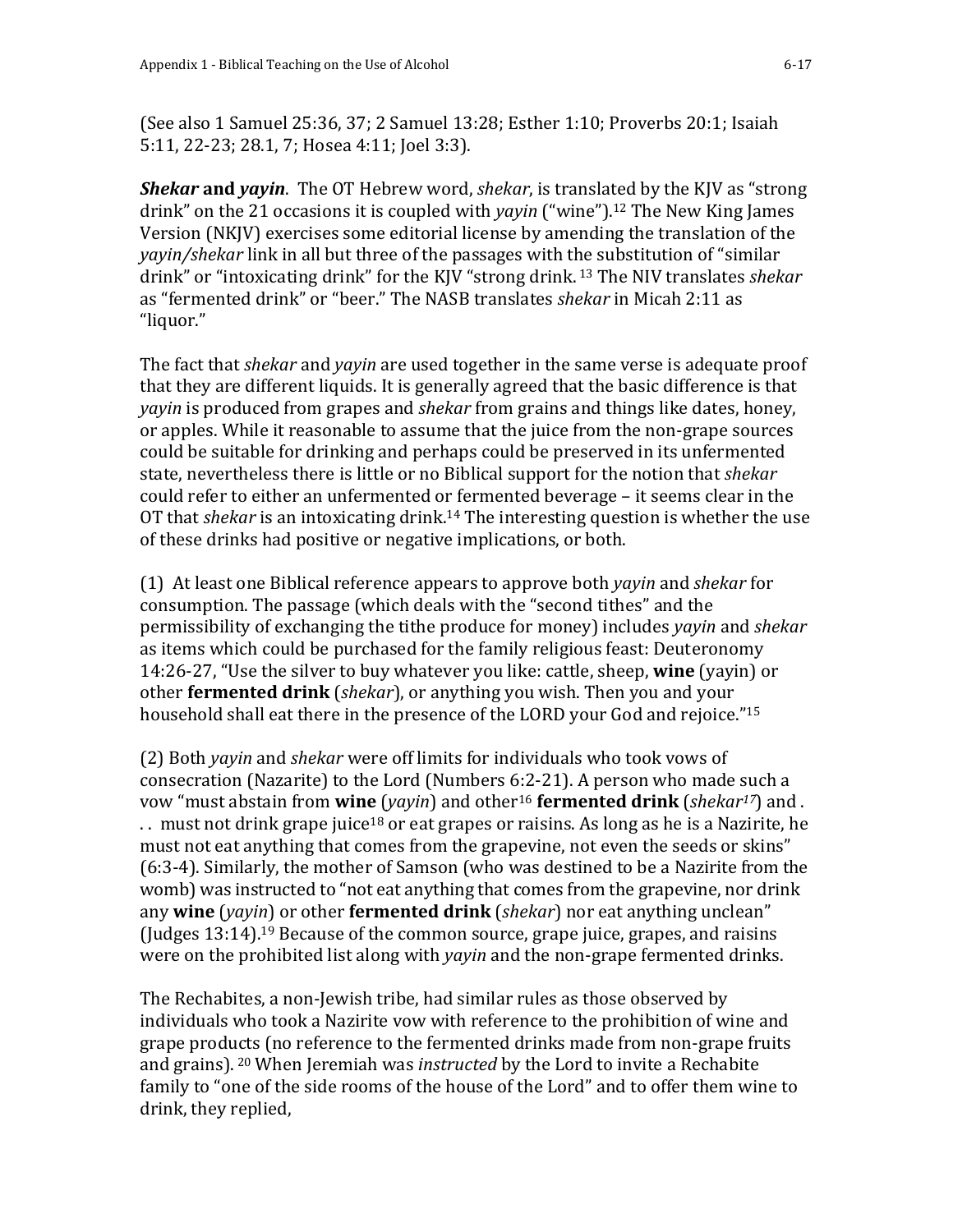Jeremiah 35:6-9: We do not drink **wine** (*yayin*), because our forefather Jonadab son of Recab gave us this command: 'Neither you nor your descendants must ever drink **wine**. 7 Also you must never build houses, sow seed or plant vineyards; you must never have any of these things, but must always live in tents. Then you will live a long time in the land where you are nomads.' 8 We have obeyed everything our forefather Jonadab son of Recab commanded us. Neither we nor our wives nor our sons and daughters have ever drunk **wine** 9 or built houses to live in or had vineyards, fields or crops.

It is interesting to note that the Lord instructed Jeremiah to use the story of the Rechabites as a lesson in obedience:

Jeremiah 35:13-14: Go and tell the men of Judah and the people of Jerusalem, "Will you not learn a lesson and obey my words?" declares the LORD. "Jonadab son of Recab ordered his sons not to drink **wine** (*yayin*) and this command has been kept. To this day they do not drink **wine**, because they obey their forefather's command. But I have spoken to you again and again, yet you have not obeyed me."

(3) Other limitations with reference to the use of *yayin* and *shekar* relate to both religious and secular leaders. Aaron and his sons, who were the first priests in Israel, were instructed "not to drink **wine** (*yayin*) or other **fermented drink**  (*shekar*) whenever you go into the Tent of Meeting, or you will die. This is a lasting ordinance for the generations to come. You must *distinguish* between the holy and the common . . ." (Leviticus 10:8-10; see also Ezekiel 44:21). It should be noted that the prohibitions were not general but related only to their conduct while they were ministering in the Tent of Meeting. Scriptures also report, however, on the negative outcomes in other situations involving spiritual leaders when they are under the influence of alcohol: "Priests and prophets stagger from **beer** (*shekar*) and are befuddled with **wine** (*yayin*); they reel from **beer** (*shekar*), they stagger when seeing visions, they stumble when rendering decisions" (Isaiah 28:7). In a scathing indictment of priests, the Lord says through Hosea:

Hosea 4:7-11: The more the priests increased, the more they sinned against me; they exchanged their Glory for something disgraceful. 8 They feed on the sins of my people and relish their wickedness. 9 And it will be: Like people, like priests. . . . 10 "They will eat but not have enough; they will engage in prostitution but not increase, because they have deserted the Lord to give themselves 11 to prostitution, to old **wine** (*yayin)* and **new** (*tiyrosh*), which take away the understanding of my people."

The "watchmen" represent another category of people who are responsible for the welfare of others. Wine is a distraction from their duties:

Isaiah 56:10-12: Israel's watchmen are blind . . .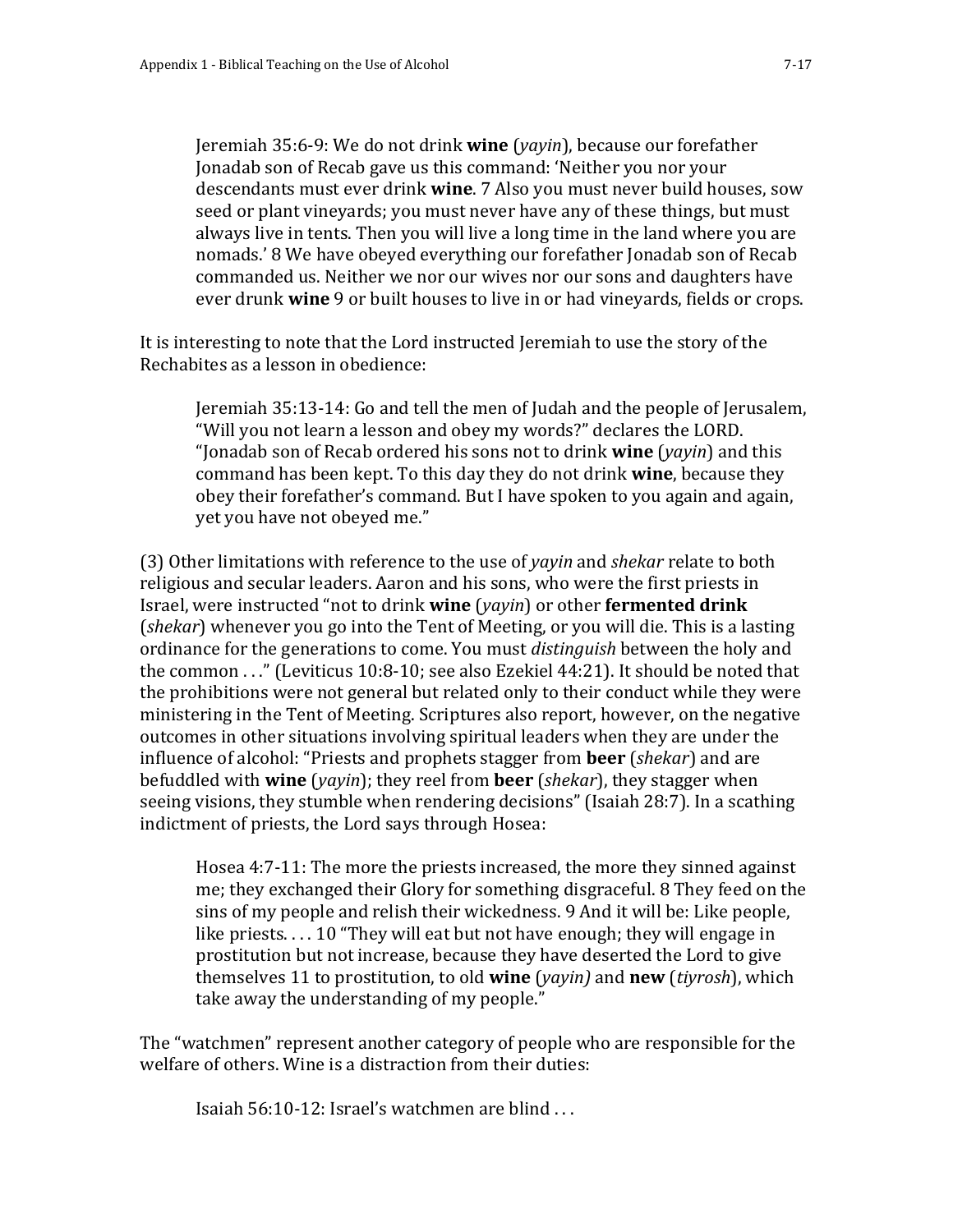They are shepherds who lack understanding; they all turn to their own way, each seeks his own gain. 12 "Come," each one cries, "let me get **wine** (*yayin*)! Let us drink our fill of **beer** (*shekar*)! And tomorrow will be like today, or even far better."

The potential negative impact of alcoholic drinks on a leader is rehearsed in the lesson given by a mother to her son<sup>21</sup> who would one day be a king:

Proverbs 31"1-5: The sayings of King Lemuel – an oracle his mother taught him: 2 "O my son, O son of my womb, O son of my vows, 3 do not spend your strength on women, your vigor on those who ruin kings. 4 It is not for kings, O Lemuel – not for kings to drink **wine** (*yayin*), not for rulers to crave **beer** (*shekar*), 5 lest they drink and forget what the law decrees, and deprive all the oppressed of their rights." (See also Hosea 7:3-7)

(4) Along with the potential negative impact that the alcoholic drinks had on rulers, as described in Proverbs 31, it is clear in verses 6 and 7 that alcohol with its power to alter one's perception of reality gave it some positive qualities:

Proverbs 31:6-7: Give **beer** (*shekar*) to those who are perishing, **wine** (*yayin*) to those who are in anguish; 7 let them drink and forget their poverty and remember their misery no more.

Beer (*shekar*) was prescribed as an anesthetic for "those who are perishing" and **wine** (yayin) as a stimulant for "those who are in anguish."

(5) The Scriptures also refer to the power of alcohol to do damage. Perhaps the most familiar reference to alcohol in the Bible is found in the "miscellaneous maxims" of Proverbs. The literary device of personification is used to speak about the attributes of wine itself: Proverbs 20:1 "**Wine** (*yayin*) is a mocker and **beer** (*shekar*) a brawler; whoever is led astray by them is not wise." The inference is that the people who drink wine take on the characteristics of the wine and become mockers and brawlers. The pernicious consequences of "those who linger over wine" are dealt with in more detail in Proverbs 23:29-35

29 Who has woe? Who has sorrow? Who has strife? Who has complaints? Who has needless bruises? Who has bloodshot eyes? 30 Those who linger over **wine** (*yayin*), who go to sample bowls of **mixed wine** (*mamcak22*) 31 Do not gaze at wine when it is red, when it sparkles in the cup,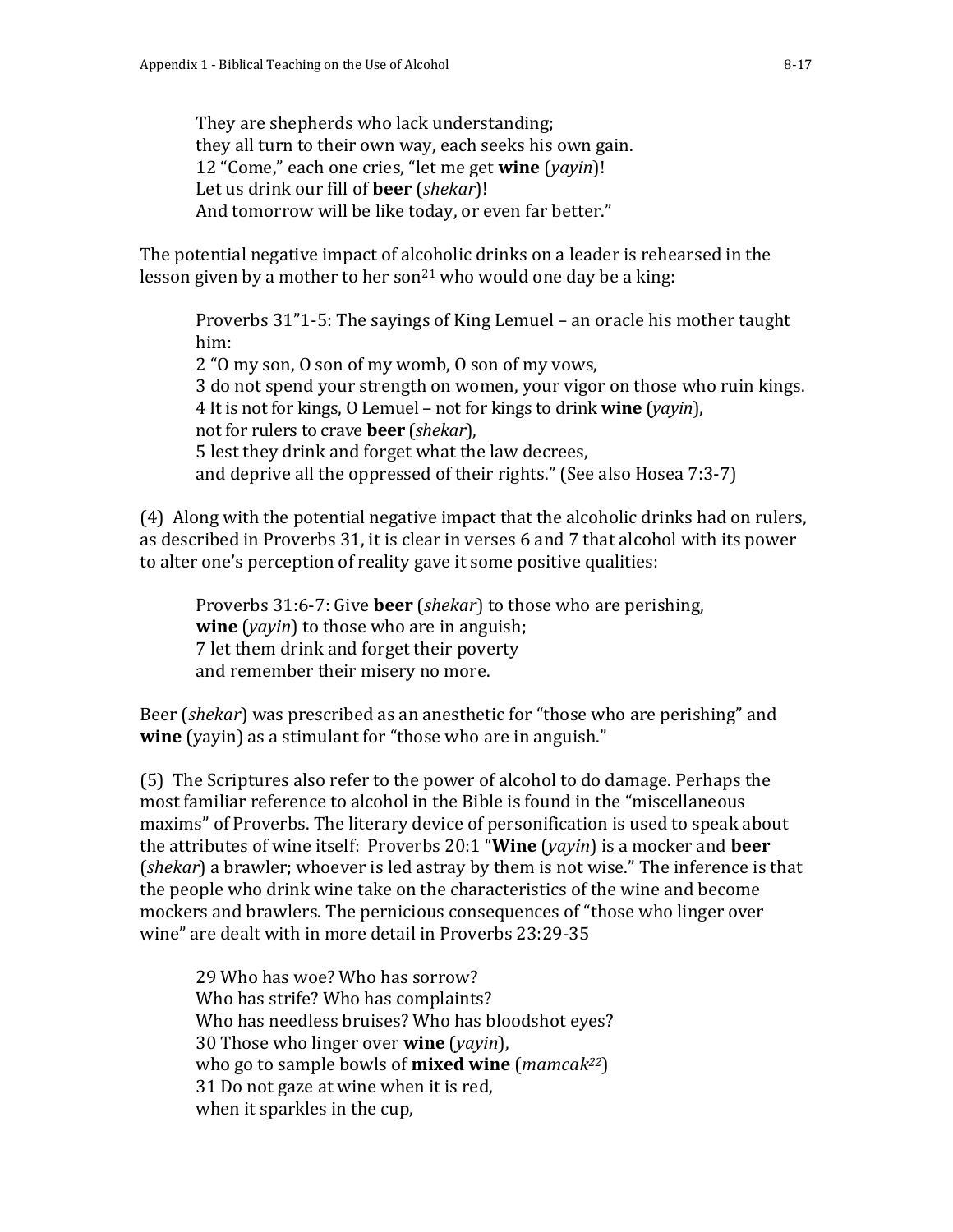when it goes down smoothly! 32 In the end it bites like a snake and poisons like a viper. 33 Your eyes will see strange sights and your mind imagine confusing things. 34 You will be like one sleeping on the high seas, lying on top of the rigging. 35 "They hit me," you will say, "but I'm not hurt! They beat me, but I don't feel it! When will I wake up so I can find another drink?" (See also Isaiah 5:11, 22; 22:13)

One other example of the destructive power of wine is found in Psalm 75:8, "In the hand of the LORD is a cup full of foaming (*chamar*) wine (*yayin*) mixed with spices (*macak*); he pours it out, and all the wicked of the earth drink it down to its very dregs." In this instance the "foaming wine mixed with spices" is a metaphor for the wrath of God being poured out on the wicked of the earth.

**Old Testament Summary**. The current question concerning the use of alcohol by a spiritual leader in some respects fits best in the *third* scenario mentioned in the introduction of this paper: the question is not directly raised or answered in the OT but it does give considerable information about the topic. Indeed, it may be unrealistic to look for the question or answer when it is obvious that "wine" is one of the Biblical staples of meals and celebratory events, including religious ceremonies. It appears that any modern permission or prohibition for the use of alcohol should be made with reference to overriding Biblical principles which provide guidelines for Christians in all areas of life.

Having examined several Hebrew words for wine in a variety of contexts, what are the minimal observations which may be considered?

(1) The fact that so many different words are used in reference to drinks in the OT is evidence in itself that the topic is complex and that simple conclusions are not easily attained.

(2) Wine, along with grain and oil, was one of the staples of life. It was a blessing of God. In its original state it was fresh juice but its inherent disposition to ferment necessitated human intervention to prevent or assist fermentation.

(3) Wine had religious significance since it was part of the harvest that was tithed to the Lord's house and the priests. It was also the drink offering that was ceremonially poured out to the Lord as an act of worship.

(4) Wine was a major contributor to the sin of Biblical characters such as Noah and Lot, as well as some priests, prophets, watchmen, and rulers.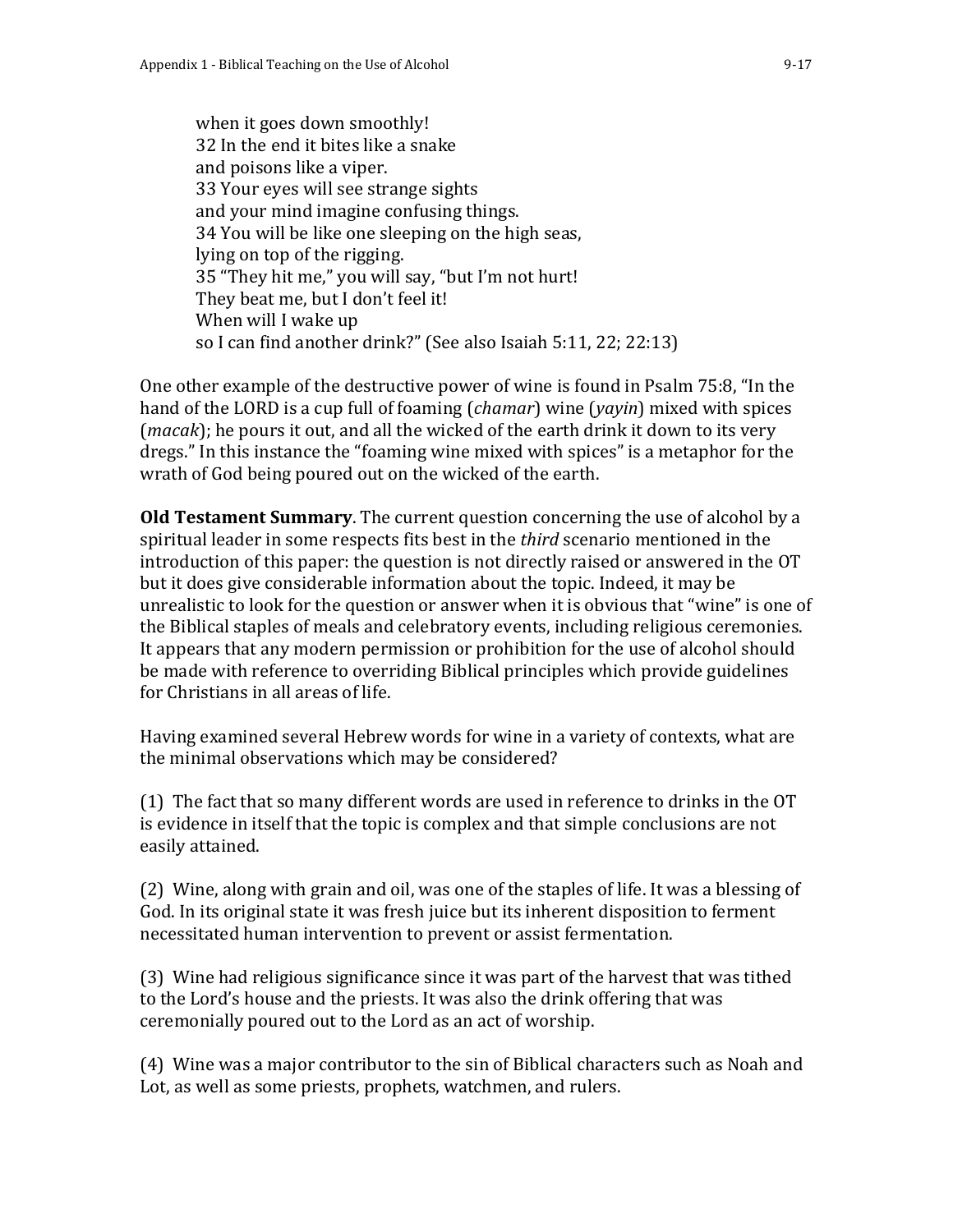(5) The Bible approves the decisions of individuals and groups (Samson's mother, Nazirites, Rechabites) who voluntarily abstain from all grape products – presumably because of the dangers associated with alcohol.

(6) The Bible restricts the use of wine by priests while ministering and in one passage advises kings of the dangers associated with wine.

(7) Alcoholic wine has the ability to alter perception and adversely affect human cognitive powers. On the other hand, the ability to affect the emotions and dull the senses makes it an appropriate sedative for the dying and the depressed.

(8) While the OT clearly speaks of the evils of drunkenness, there is no general prohibition concerning the use of wine in daily life.

(9) The attempts by modern abstainers to determine the *alcoholic content* of OT wine and present-day moderationists to determine the *allowable amount* of alcoholic wine by interpreting each Biblical context are based on assumptions that result in contrary conclusions. It appears that a position on the current use of alcohol by spiritual leaders should not be determined solely by OT passages.

# **Wine in the New Testament**

The NIV New Testament (NT) uses the word "wine" on 40 occasions to translate Greek words for drinks. The Septuagint, the Greek translation of the OT dated around 250 B.C., provides the basis for the common use of *oinos* for wine in the NT.23 In the Septuagint the word *oinos* is used to translate both *yayin* and *tiyrosh*. It may be argued that *oinos* refers to fermented wine in its many translations of *yayin* where it is clear that the drink is alcoholic and also to unfermented wine where it is also clear that *yayin* sometimes refers to juice coming directly from the winepress. For example,

Isaiah 16:10: Joy and gladness are taken away from the orchards; no one sings or shouts in the vineyards; no one treads out **wine** (*yayin*) at the presses . . . .

Also, *oinos* is used more than 30 times in the Septuagint to translate *tiyrosh*, fresh juice or "new wine." For example,

Proverbs 3:9-10: Honor the LORD with your wealth, with the firstfruits of all your crops; 10 then your barns will be filled to overflowing, and your vats<sup>24</sup> will brim over with **new wine** (*tiyrosh*).

It is appropriate to conclude that the Greek *oinos*, translated as "wine" in the NT, may refer to both unfermented and fermented drinks. Significant references to wine in the NT will be discussed individually.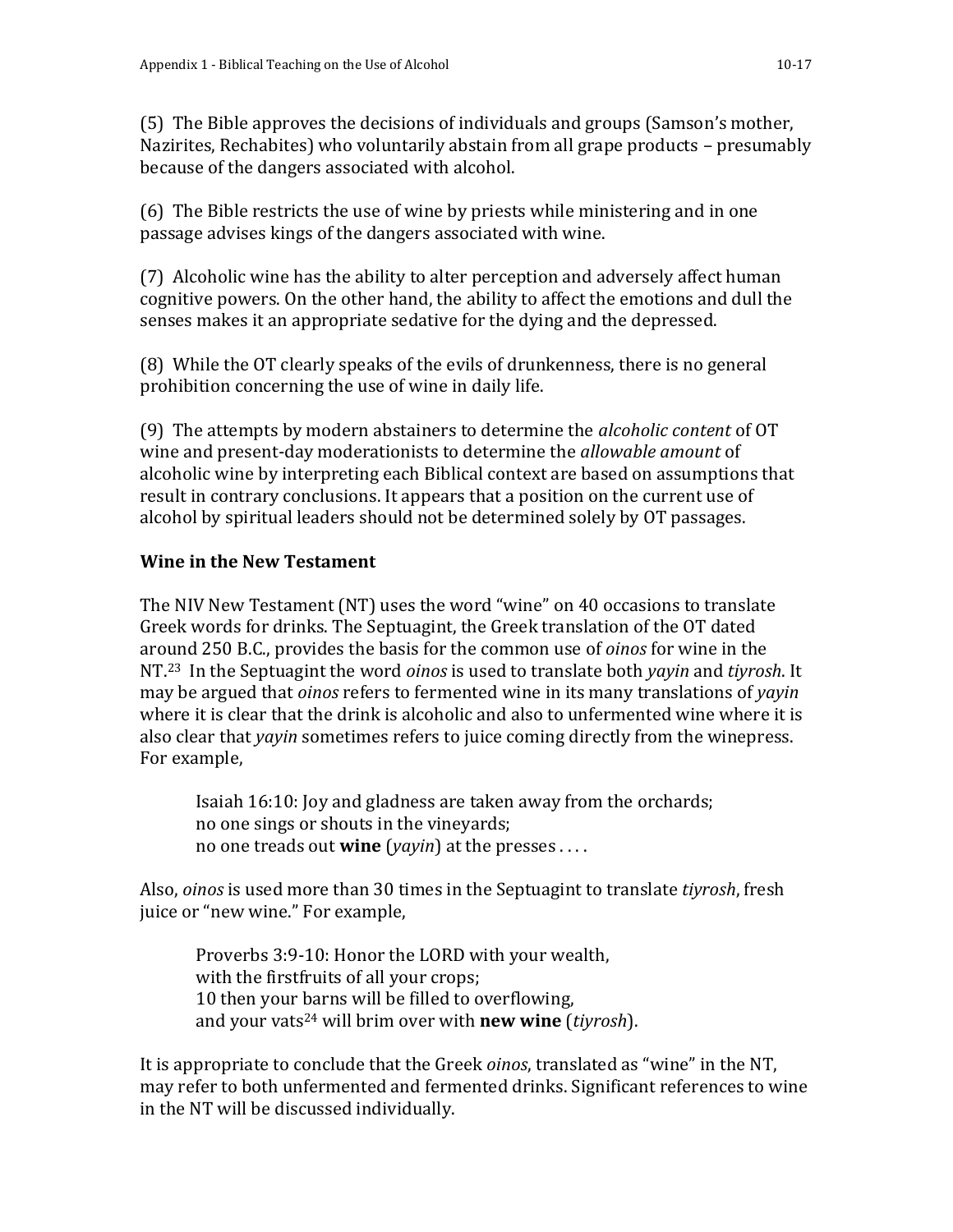**Luke 1**:**11-17**. The first passage quotes an angel of the Lord who brings a response to Zechariah's prayer requesting a son. The promised son will be "great in the sight of the Lord" and "is never to take **wine** (*oinos*) or other **fermented drink** (*sikera25*). The prohibition of such drinks immediately places John the Baptist in the category of a Nazirite from the womb, similar to the OT Samson.<sup>26</sup>

**Luke 7:31-35 (Matthew 11**:**7-19)**. In the course of making a positive evaluation of John the Baptist and his ministry, Jesus makes some unflattering comments to a crowd of listeners. He compared them to children who play pretend games like wedding or funeral and who complain when others will not be adequately merry or mournful to suit the occasion. Jesus makes his point by noting that they were critical of John the Baptist because of his austere Nazirite lifestyle and they were also critical of Him because of His social habits of eating and drinking with a wide variety of people. They accused Jesus of being "a glutton and a drunkard, a friend of tax collectors and sinners" (Luke 7:34).

The people were correct in observing Jesus' strategy of socializing with sinners. There are reports about Him eating and drinking with Levi and a number of his tax collector colleagues (Luke 5:29-30), with Simon the Pharisee (Luke 7:36), and with a "prominent Pharisee" on the Sabbath (Luke 14:1).<sup>27</sup> Where Jesus' critics were wrong, of course, was with their malicious exaggeration of His normal eating and drinking they charged Him with being "a glutton and a drunkard." The point Jesus is trying to make in the passage is that unbelievers make absurd criticisms in order to justify their unwillingness to accept the new message concerning the Kingdom that both He and John the Baptist preached. Unfortunately, some modern readers come to the text and find justification for drinking alcohol – "Jesus drank alcoholic wine so I guess it's okay for me." Whether Jesus drank wine that had been preserved unfermented or whether He drank wine that had been preserved with alcoholic content should not be determined by the bizarre statement from an unreliable source that He was "a glutton and a drunkard."

**John 2:1-12**. Jesus was at a wedding reception with his mother, brothers, and disciples when He was confronted with a crisis by His mother. We may assume that the wedding involved relatives because the mother of Jesus appears to be quite concerned about the shortage of wine. It has been suggested by one Bible commentator that one of the major reasons for the shortage was that Jesus, an invited guest, showed up with five men that He had just recruited as disciples and for whom preparations would not have been made. Whatever the reason, Jesus took charge of the situation and said to the servant in reference to the six nearby jars, which were normally used for purification ceremonies, "Fill the jars with water." The next instruction from Jesus was, "Now draw some out and take it to the master of the banquet." Bible scholars debate whether He turned 120 gallons of water in wine in one stroke or whether the miracle took place as the servants drew some of the water to be served. The master of the banquet who was the first to drink the miraculous wine was impressed, not unsurprisingly, with "the good wine" (KJV)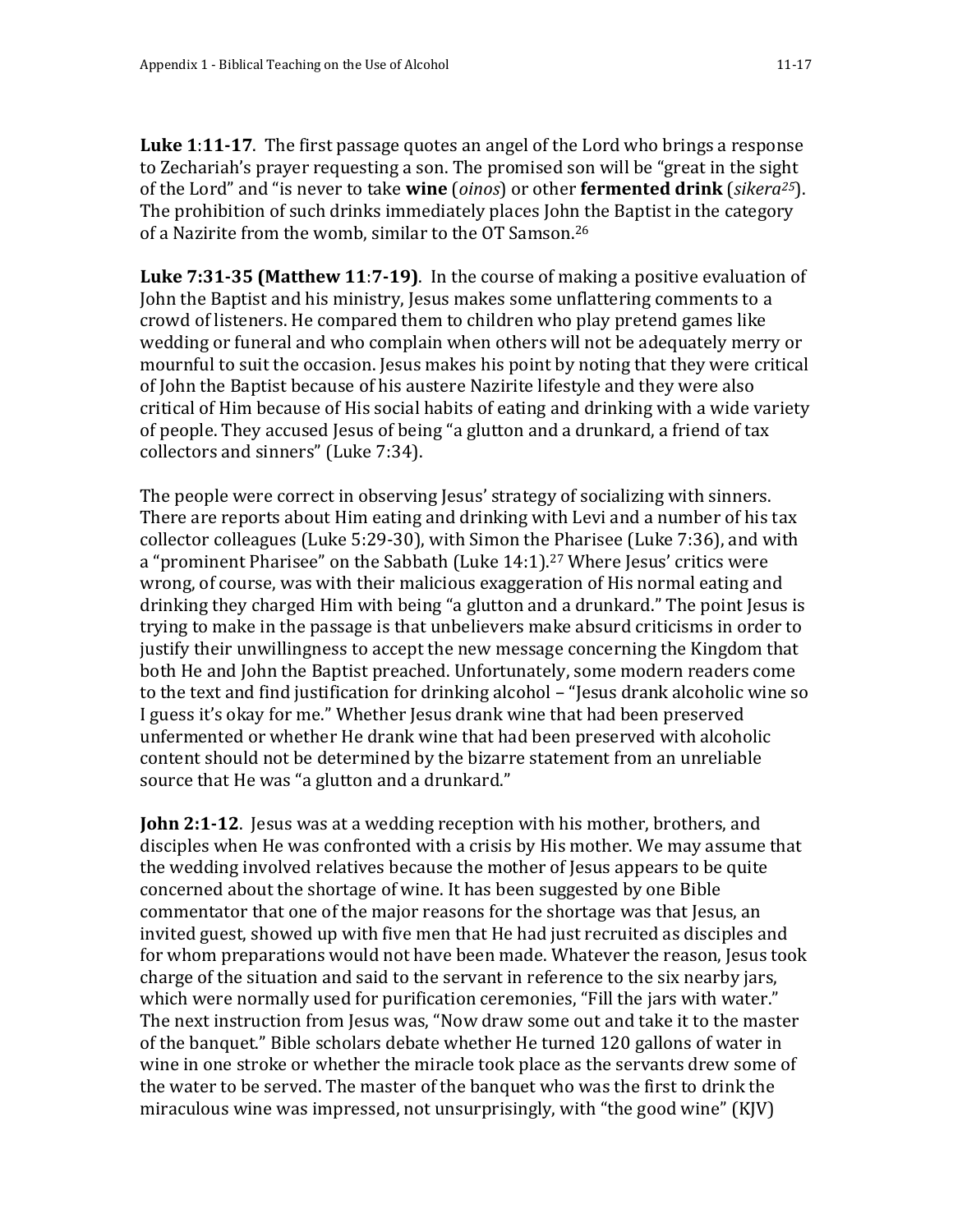which was still available so late in the banquet.

Again, it is unfortunate that modern debaters use the incident to support the notion that for His very first miracle Jesus turned more than 500 litres of water into alcoholic wine for the consumption of the guests at a wedding banquet. A more careful analysis of the text offers several points for consideration: (a) the reason for the shortage is not explained (but it does not have to mean that the guests had drank too much); (b) Jesus responds to a need that is identified by His mother; (c) the master of the banquet, surprised at the quality of Jesus' wine, suggests that the hosts have put a lie to the custom of lowering the quality of wine as people drink more and become less discriminating; (d) the wine at the beginning of the banquet was good and the wine Jesus made was just as good – the same Greek expression for "the good wine" is used for both. The lesson is that Jesus participated in normal social functions and when confronted with what might be called a need to avoid embarrassment, He cared enough to perform a miracle. The point to be emphasized is that the text does not ask the question, "Did Jesus create fermented wine?" $^{28}$ 

**Ephesians 5:15-20**. The temptation in the wine debate is to extract only a portion of the passage as if it were the most important: "Do not get drunk on wine, which leads to debauchery. Instead, be filled with the Spirit." In an attempt to keep the context in focus, the whole passage should be in front of us:

15 Be very careful, then, how you live – not as unwise but as wise, 16 making the most of every opportunity, because the days are evil. 17 Therefore do not be foolish, but understand what the Lord's will is. 18 Do not get drunk on wine, which leads to debauchery. Instead, be filled with the Spirit. 19 Speak to one another with psalms, hymns and spiritual songs. Sing and make music in your heart to the Lord, 20 always giving thanks to God the Father for everything, in the name of our Lord Jesus Christ.

When Paul wrote to the Ephesians, his primary purpose was not to deal with the amount of wine a person might be allowed to drink but rather his point in the above passage is to show that alcoholic spirits and the Holy Spirit are on different sides of the answer to "How then shall we live?" There are some obvious contrasts in plain English – you can be unwise or wise by making the most out of every opportunity in an evil world; you can fail to use your brains or you can understand what the Lord's will is for your life. "Do not get drunk on wine" or your life will be riotous and you will never get things figured out. "Instead, be filled with the Spirit." Rejoice with your Christian friends worshiping God and knowing that this is the Lord's will for you and everything is yours in Christ. For those who pursue wine, life will be disordered, confused, and riotous.<sup>29</sup>

It is interesting to note that on two other occasions this same contrast between wine and the Spirit is mentioned: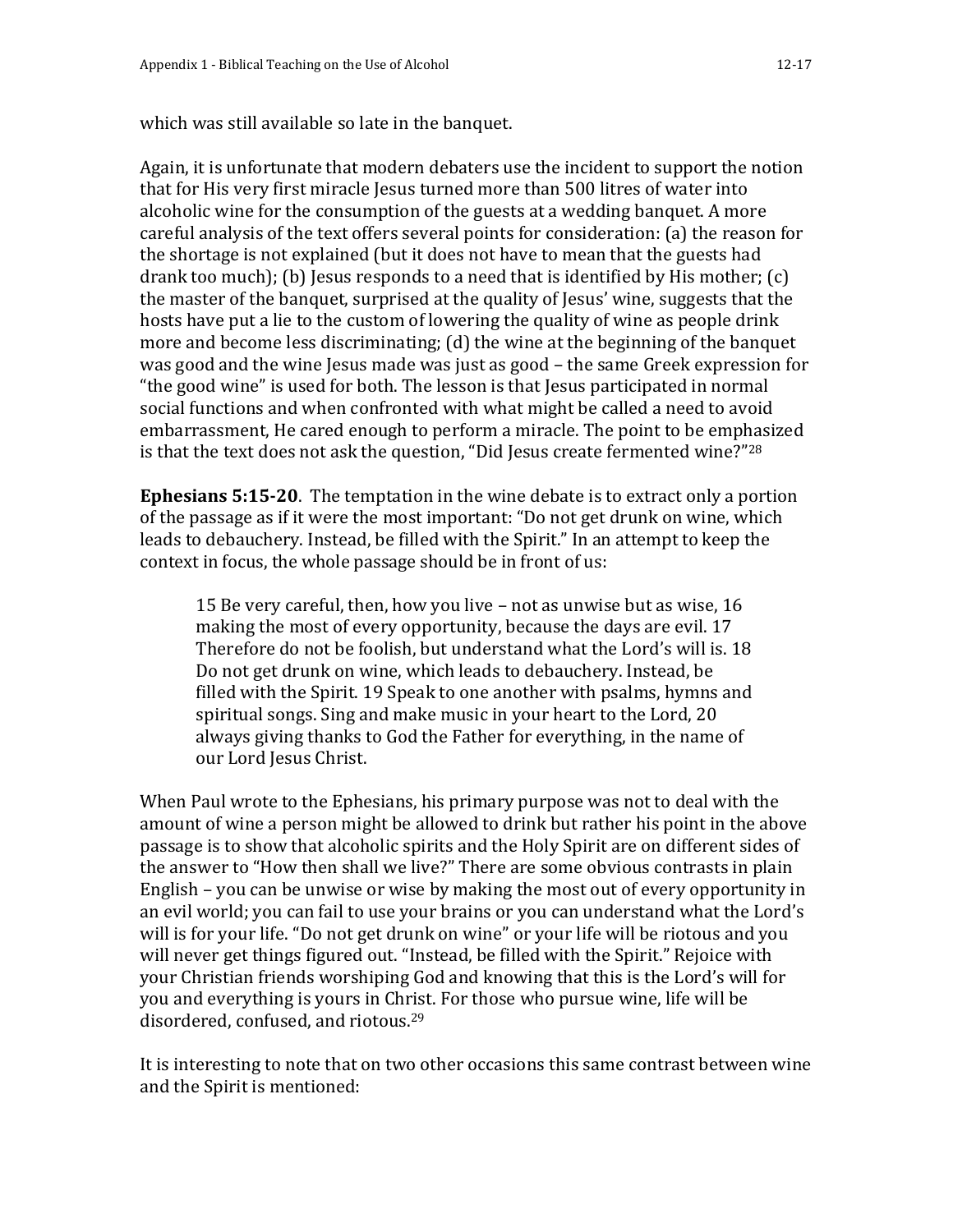(1) Luke 1:15: "He (John the Baptist) is never to take **wine** or other fermented drink, and he will be filled with the **Holy Spirit** even from birth."

(2) Acts 2:4-15: "All of them were filled with the **Holy Spirit** . . . . Amazed and perplexed, they (the bystanders from many nations) asked one another, "What does this mean?" Some, however, made fun of them and said, "They have had too much **wine.**" <sup>30</sup> Then Peter stood up with the Eleven, raised his voice and addressed the crowd:  $\ldots$  "These men are not drunk,  $31$  as you suppose."

**1 Timothy 5:23**. We do not know whether Paul received any medical advice from his companion, Dr. Luke, but he ventures to give his protégé Timothy some advice concerning his health: "Stop drinking only water, and use a little **wine** because of your stomach and your frequent illnesses." Without getting into the problems related to the impure water of the day or the possible magical qualities of wine that can do good things for health and healing, it should be remembered that the OT prescribed wine for specific problems (Proverbs 31:6, 7). It is a fact that in modern culture alcohol serves an important purpose in many over-the-counter and prescription medications where it serves as both a solvent and a preservative. Occasionally, reports are heard in the media about the beneficial effects that wine may have on the heart. The usual add-on is, "Consult your doctor before you do anything."

**1 Timothy 3**:**2-3, 8.** The Apostle Paul writes Timothy with instructions about selecting individuals for leadership in the local church. With reference to a bishop/elder, one of the qualification was that he be *mē paroinon* (literally "not beside wine" and interpreted by the NIV as "not given to drunkenness"). The Greek phrase is used twice by Paul in 1 Timothy 3:3 and Titus 1:7. The lexicons generally suggest that the phrase refers to people who "sit down beside wine regularly." The American Standard Bible (ASB) seems to take a different approach by leaving wine out of the text altogether and simply says "brawler" with a note in the margin which says "not quarrelsome over wine."

**1 Timothy 3:2**: Now the overseer must be above reproach, the husband of but one wife, temperate, self-controlled, respectable, hospitable, able to teach,

3 **not given to drunkenness** (*mē paroinon*), not violent but gentle, not quarrelsome, not a lover of money (See also Titus 1:7).

For whatever reason, Paul does not use the same expression in reference to the use of wine when writing about deacons, a second category of church leaders. In spite of the fact that the qualifications of elders and deacons are separated by only a few verses, when speaking about deacons Paul uses a more conventional expression with reference to the use of wine.

**1 Timothy 3**:**8** Deacons, likewise, are to be men worthy of respect, sincere, **not indulging in much wine** (*mē oinō pollō prosechontas*), and not pursuing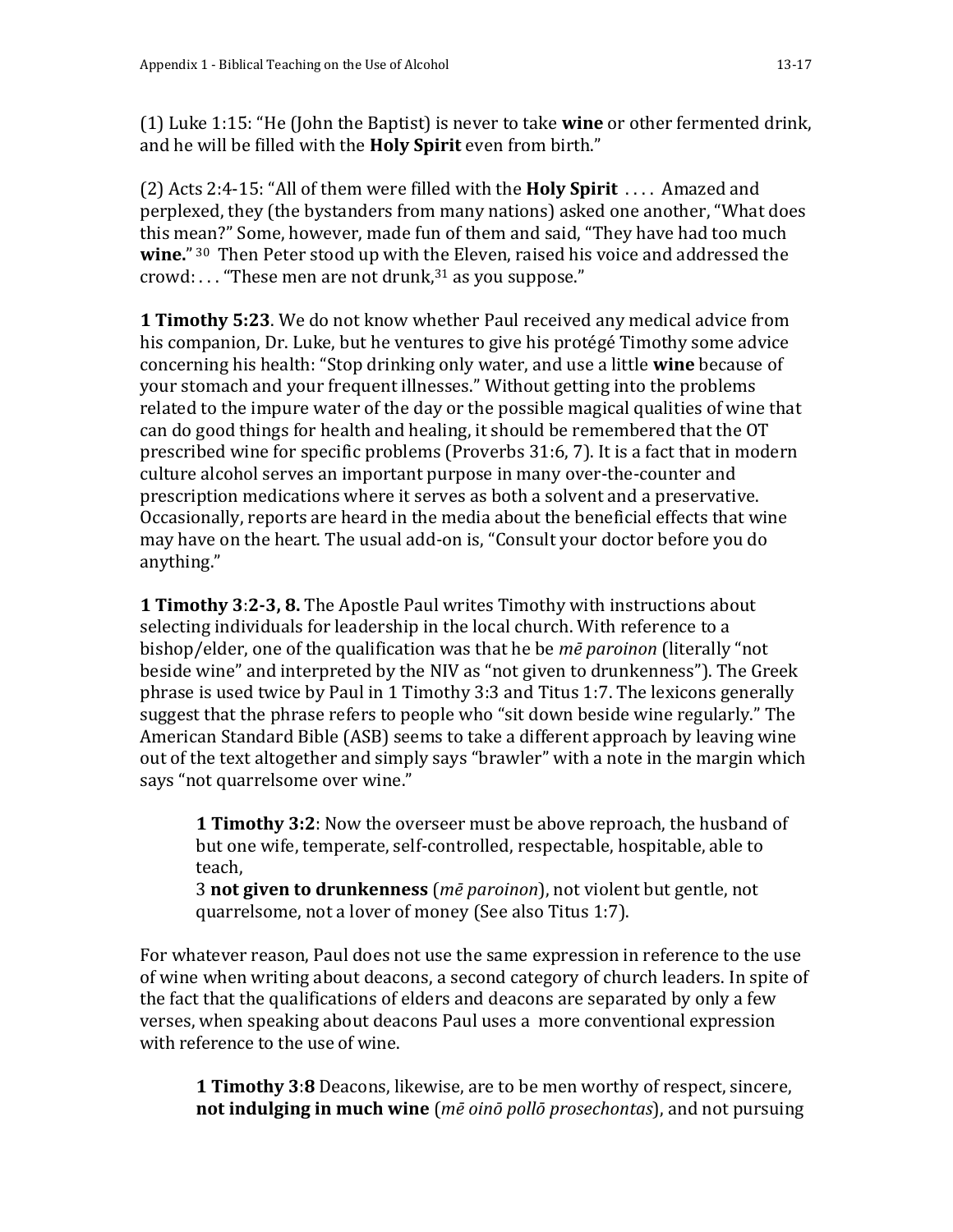dishonest gain.

**New Testament Summary**. Again, as in the OT, the question concerning the use of alcohol by a spiritual leader is not addressed in a manner which allows a clear prohibition or permission. Proponents of both abstinence and moderation offer conflicting interpretations and applications of the verses referring to wine. There are significant observations which may be listed.

(1) The Greek word *oinos* is the common word for wine. It is argued that *oinos* may refer to fresh or fermented wine.

(2) The category of Nazirites introduced in the OT who were forbidden to drink wine (fresh or fermented) carries over to the NT in references to John the Baptist.

(3) The relationship of Jesus to wine both as an imbiber and creator are very controversial.

(4) The use of wine may lead to loss of control.

(5) Wine has medicinal qualities which may be helpful in certain situations.

(6) The Bible restricts the use of wine by priests while ministering and in one passage advises kings of the dangers associated with wine.

(7) Alcoholic wine has the ability to alter perception and adversely affect human cognitive powers. On the other hand, the ability to affect the emotions and dull the senses makes it an appropriate sedative for the dying and the depressed.

(8) Spiritual leaders should not be identified with those who have an obvious appetite for alcohol. It remains a matter of conjecture whether the negative remarks about drunkenness are tantamount to the approval of some lesser degree of intoxication.

# **Concluding Observations**

An examination of the references to wine in Biblical times demonstrate that in ancient cultures wine was one of the basic staples of daily life. It is clear from the use of different Hebrew and Greek words that wine could refer to fresh grape juice or fermented drinks with varying degrees of alcoholic content. It is also evident that wine could be processed to prevent fermentation or to enhance fermentation in the production of alcoholic drinks. Indeed, in the face of the ambiguity in reference to the words along with the stark contrast between the alcohol and its use in Biblical cultures in comparison with our own, a definitive defense for abstinence or moderation is not easily prepared.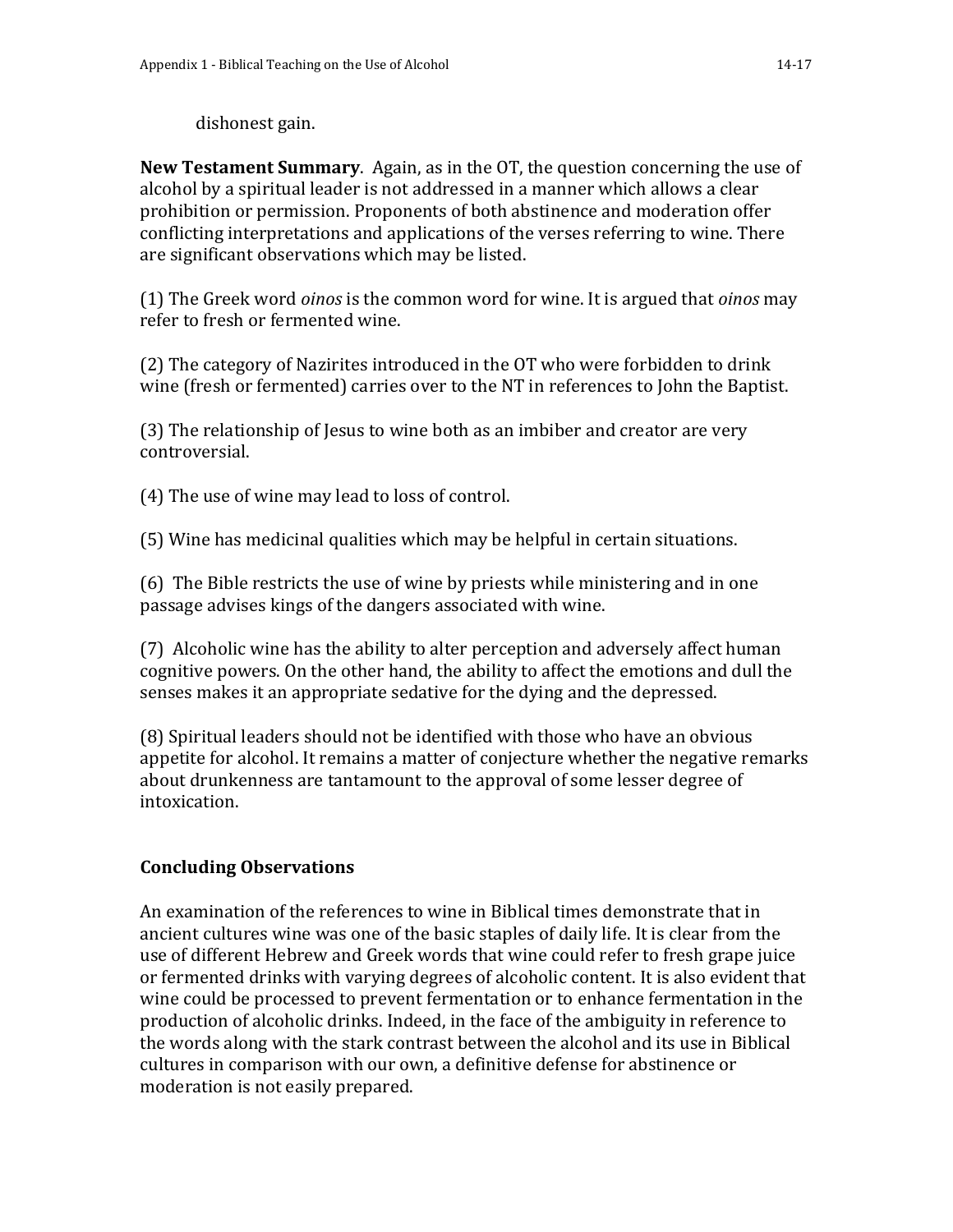#### **Endnotes**

 $1$  All sides of the debate view drunkenness negatively whether from a secular or religious perspective, whether from the impact on an individual, the family, or society in general.

<sup>2</sup> Whatever the merits of the Biblical arguments against tobacco, the issue in more recent times has become a public health issue. Smoking may still be sinful but the effective message that is now delivered to the general public is that it is harmful and illegal in public places. Basically, in the vernacular, "You may kill yourself smoking but you can't hurt other people with secondhand smoke."

<sup>3</sup> It should be noted that an unusual use of *tiyrosh* ("new wine") appears in Hosea 4:11-12 where it is linked with negative agents *yayin* ("old wine") and prostitution "which take away the understanding of my people."

<sup>4</sup> The Hebrew word *'aciyc* is used in four places and is also translated by the NIV as "new wine" in Joel 1:5; 3:18; Amos 9:13 and "wine" in Isaiah 49:26. The Joel 3:18 and Amos references refer to promised blessings; for example Amos 9:13 "The days are coming," declares the LORD, "when the reaper will be overtaken by the plowman and the planter by the one treading grapes. New wine will drip from the mountains and flow from all the hills." The Joel 1:5 passage refers to two "wines": one (*yayin*) which is associated with drunkards, and the other (*'acicy*) which will be cut off and therefore have an effect on the availability of *yayin* which is produced from the new wine. While the Joel and Amos use of *'acicy* seems to refer to unfermented juice, the Isaiah 49:26 passage is more controversial because of the statement, "they will be drunk on their own blood, as with wine" ('*aciyc*).

<sup>5</sup> It must be noted that the Bible does not attach any morality to either preventing fermentation or enhancing it. The question simply does not come up.

<sup>6</sup> See Samuele Bacchiocchi, *"*Chapter 4: The Preservation of Grape Juice*," Wine in the Bible: A Biblical Study on the Use of Alcoholic Beverages* (Berrien Springs, Mich.: Biblical Perspectives, 1989). The chapter is online

http://www.biblicalperspectives.com/books/wine\_in\_the\_bible/3.html

<sup>7</sup> Mishnah, *Terumoth* 2:6, 11:1.

<sup>8</sup> R. J. Forbes, *Studies in Ancient Technologies*, vol. 8, "Fermented Beverages 500 BC – 1500 AD." (Leiden, Netherlands: E. J. Brill, 1955), 106–129.

<sup>9</sup> Ibid., 118. [http://books.google.ca/books?id=Y84UAAAAIAAJ&pg=P](http://books.google.ca/books?id=Y84UAAAAIAAJ&pg=)A117&lpg=PA117&dq=

ancient+technology+for+the+fermentation+of+wine#v=onepage&q&f=false

<sup>10</sup> <sup>1</sup>[http://www.gemsinisrael.com/e\\_article000033156.htm](http://www.gemsinisrael.com/e_article000033156.htm)

<sup>11</sup> The word *chamar* (Aramaic root) also appears in lists of food staples and is translated "wine." (See Ezra 6:9; 7:22). The word *chamar* ("wine") also appears in Daniel 1:5, 8, 16; 5:1, 2, 4, 23 but in Daniel 10:3 wine reverts to *yayin*.

<sup>12</sup> The single reference where *shekar* appears alone is Numbers 28:7, the KJV translates *shekar* as strong drink when it is coupled with *yayin* and "strong wine" when it used alone. The *International Standard Bible Encyclopedia* suggests that in Numbers 28:7 *shekar* is an early general term for intoxicating drinks before a distinction was made between drinks according to their source (i.e. grapes or barley), and only in this passage does *shekar* have the same meaning as the *yayin* used for the drink offering of Numbers 28:14 and Exodus 29:40. D. Miall Edwards, "Drink, Strong," James Orr, General Editor, *International Standard Bible Encyclopedia*, 1915. [http://www.bible-history.com/isbe/.](http://www.bible-history.com/isbe/)

<sup>13</sup> The three exceptions are Proverbs 20:1; 31:6; and Isaiah 24:9.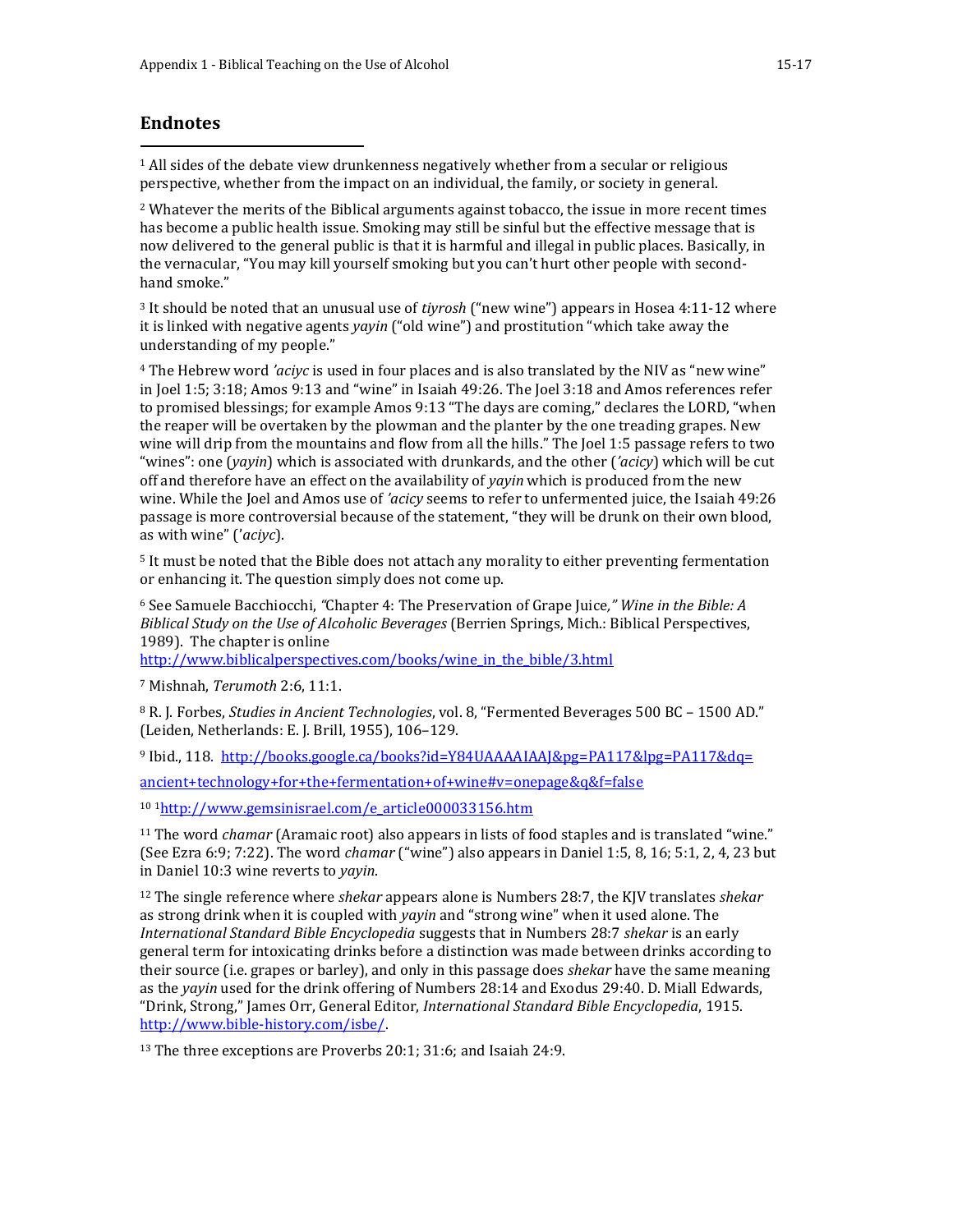l

<sup>14</sup> Indeed, the root of *shekar* is *shakar* which means "to be or become drunk"; the KJV translates *shikkor* (also a derivative of *shakar*) in Proverbs 26:9; Isaiah 24:20; 28:1, 3; and Joel 1:5 as "drunkard(s)."

<sup>15</sup> Defenders of abstinence find this passage one of the most difficult to explain since *shekar,* an alcoholic drink*,* is approved for a religious feast. See an example of an abstainer interpreting, http://www.learnthebible.org/deuteronomy-1426-endorsement-for-drinking-or-not.html.

<sup>16</sup> The NIV shows its bias by inserting without justification the word "other" in front of "fermented drink." The New King James Version (NKJV) also demonstrates an editorial point of view but is careful to use italics for its inserted word "*similar* drink." Other versions of the Bible allow "wine and strong drink" to be different beverages without reference to fermentation.

<sup>17</sup> When *shekar* appears in the Bible text, almost always it is linked with *yayin*. The KJV translates the word as "strong drink;" the NIV translates it as "fermented drink" or "beer." The word *shekar* is discussed in a separate section below.

<sup>18</sup> The word *mishrah* translated as "juice" (Numbers 6:3) appears only in this OT passage. Ironically, the KJV translates the word "liquor," which illustrates that words may change through time.

 $19$  Other passages dealing with the Nazirite vow and the limitations associated with it are the specific reference to Samuel (1 Samuel 1:11) and a general reference to Nazirites in Amos 2: 11, 12. Most Bible scholars connect the Nazirite status to John the Baptist (Luke 1:15). In the case of John the Baptist the Greek words for the prohibition are *oinos* (wine) and *sikera* (fermented drink).

 $20$  Adam Clarke suggests that the Rechabites are most likely descendants of Jethro, father-in-law of Moses (see Numbers 10:29-32; Judges 1:16; 4:11). In 1835 a society formed in England known as the Independent Order of Rechabites as part of the temperance movement to promote total abstinence from alcoholic beverages.

 $21$  There are many speculations about the identity of King Lemuel and his mother – one of the more interesting being Solomon and his mother Bathsheba.

<sup>22</sup> Strong's number 4469 "wine mixed (with water or spices)." The root word "*macak*" (Strong's 4537) appears in Psalm 75:8 and is translated "wine mixed with spices." *Biblesoft's New Exhaustive Strong's Numbers and Concordance with Expanded Greek-Hebrew Dictionary*. Copyright (c) 1994, Biblesoft and International Bible Translators, Inc.

<sup>23</sup> In practically all references the Greek word for wine is *oinos* – the exceptions are compound words *oinopotes* (Luke 7:34; Matthew 11:19 – an imbiber of wine), *paroinos* (1 Timothy 3:3 and Titus 1:7 which means "staying near wine" according to *Strong's Numbers and Concordance with Expanded Greek-Hebrew Dictionary), oinophlugia* (1 Peter 4:3 suggesting "drunkenness"), and the word *gleukos* (Acts 2:13 referring to "sweet wine").

 $24$  "a wine-vat (whether the lower one, into which the juice drains; or the upper, in which the grapes are crushed)" *Strong's Numbers and Concordance with Expanded Greek-Hebrew Dictionary*.

<sup>25</sup> The Greek *sikera* is related to the Hebrew word *shekar*.

<sup>26</sup> Because of Jewish familiarity with the Nazirite vow, it is probable that it would be understood that the prohibition of all grape products and hair cutting would also apply to John the Baptist.

<sup>27</sup> Jesus also took time to attend a dinner held in His honour in the home of the grateful Lazarus who had been previously raised from the dead (John 12:1-3). Martha gladly served and Mary lovingly poured out the expensive ointment on the feet of Jesus.

<sup>28</sup> Samuele Bacchiocchi discusses and responds to the modern notion that Jesus was not a teetotaler and even miraculously manufactured high quality alcoholic wine at the Cana wedding banquet. He lists the five major assumptions which he believes are misguided: First, it is